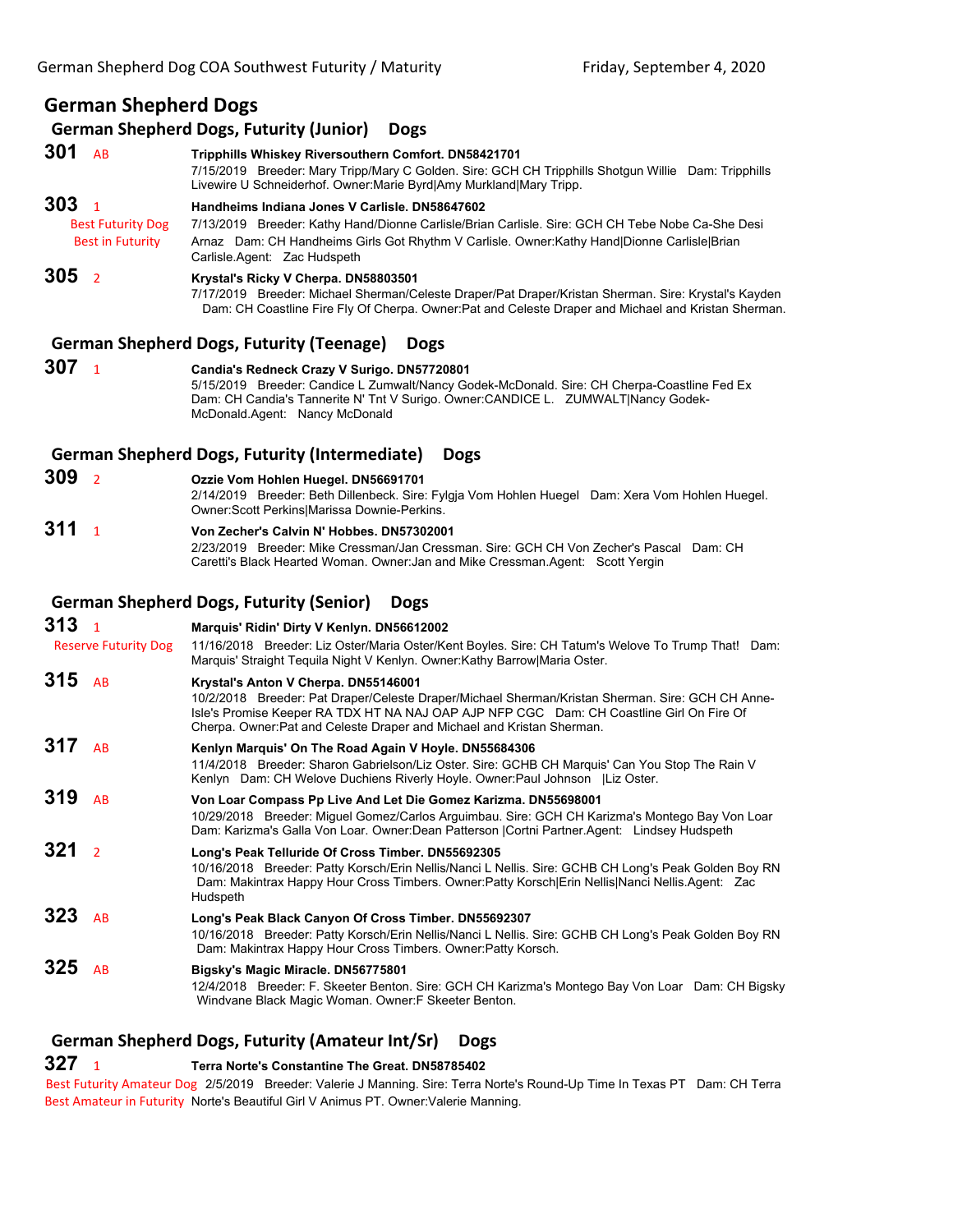- **German Shepherd Dogs, Futurity (Junior) Bitches 300** <sup>2</sup> **Kenlyn Marquis' Dance On Air V Reata. DN60815003** 8/24/2019 Breeder: Liz Oster/Bill Hope/Clara Dean Hope/Kent Boyles. Sire: Mailo Vom Kuckucksland Dam: GCH CH Marquis' Uptown Girl V Kenlyn. Owner:Bill|ClaraDean Hope| Kent Boyles. **302** <sup>1</sup> **Mendelssohn Of Hylowe Edan. DN59613801** 7/20/2019 Breeder: Ann Schultz/Julie Tittl. Sire: CH No Holds Barred Of Edan Dam: GCHS CH Hylowes Bitter Sweet Symphony CA. Owner:Ann Schultz.Agent: Scott Yergin **306** <sup>3</sup> **Kennelwood's Daydream Believer Of Almar. DN61000401** 7/18/2019 Breeder: Alan Wood/Alvin Martin/Lesley Wood. Sire: CH Kennelwood's Guitar Man Dam: CH Almar's Tamera - May Of Kenelwood. Owner:Pamela Jean ODell. **German Shepherd Dogs, Futurity (Teenage) Bitches 308** <sup>2</sup> **Caretti's Hail Or High Water. DN58417701** 6/6/2019 Breeder: Cyndi Flautt/Jim Flautt. Sire: CH Cross Timbers Blackmale Dam: GCH CH Caretti's Disorderly Conduct RI. Owner:Cyndi Flautt|Jim Flautt.Agent: Scott Yergin **310** <sup>1</sup> **Riverrocks Serendipity V. Anne-Isle. DN58363001** 5/7/2019 Breeder: Dr. Zoa Rockenstein. Sire: GCH CH Anne-Isle's Promise Keeper RA TDX HT NA NAJ OAP AJP NFP CGC Dam: CH Riverrock's Mandolin Wind RN HT. Owner:Kathy Barrow. **German Shepherd Dogs, Futurity (Intermediate) Bitches 312** AB **Krystal's Maybe It's Time. DN57442302** 3/15/2019 Breeder: Michael Sherman/Kristan Sherman. Sire: CH Kaleef's Joshua V Kenlyn HT Dam: Elite Design Asia Tokaye Dershimer. Owner:Terri Stout|Kristan Sherman|Michael Sherman. **314** <sup>1</sup> **Krystal's Music To My Eyes V Windward. DN57442304** 3/15/2019 Breeder: Michael Sherman/Kristan Sherman. Sire: CH Kaleef's Joshua V Kenlyn HT Dam: Elite Design Asia Tokaye Dershimer. Owner:PAT AND AUPUNI AYERS|Kristan Sherman|Michael Sherman. **German Shepherd Dogs, Futurity (Senior) Bitches 304** <sup>4</sup> **Golden Breed's Follow That Dream FDC. DN56121805** 12/14/2018 Breeder: Lynn Goswick. Sire: CH Knight's Gambit Paul Hobbs Dam: CH Golden Breed's
- From Here To The Moon And Back. Owner:Lynn Goswick. **316** AB **Mar Haven's Ciarra Breeze. DN56327004** 11/16/2018 Breeder: Carolyn Martello/Linda Kury/Amy Riley. Sire: CH Paragon's Spend Away Dam: GCH CH Mar Haven's Ciarra V Sharlen. Owner:Samuel Hayano|Stacy Hayano.Agent: Robert Shepard
- **318** <sup>1</sup> **Marquis' Dirty Dancer V Kenlyn. DN56612001**
- Best Futurity Bitch 11/16/2018 Breeder: Liz Oster/Maria Oster/Kent Boyles. Sire: CH Tatum's Welove To Trump That! Dam: Best OS in Futurity Marquis' Straight Tequila Night V Kenlyn. Owner:Kathy Barrow|Maria Oster.
- **320** AB **Krystal's Alexi V Cherpa. DN55146002** 10/2/2018 Breeder: Pat Draper/Celeste Draper/Michael Sherman/Kristan Sherman. Sire: GCH CH Anne-Isle's Promise Keeper RA TDX HT NA NAJ OAP AJP NFP CGC Dam: CH Coastline Girl On Fire Of Cherpa. Owner:Kristan and Michael Sherman.
- **322** <sup>2</sup> **Woodside's Make No Mistake. DN61138601**
- Reserve Futurity Bitch 12/6/2018 Breeder: William L Campbell/Sandy Anderson. Sire: GCH CH Woodside's Maxamillion Dam: CH Woodside's Mischief Maker. Owner:William Campbell Sandy Anderson.Agent: Lindsey Hudspeth
- **324** <sup>3</sup> **Kennelwood's Devil In Disguise. DN58728303**
	- 12/31/2018 Breeder: Alan Wood/Lesley G Wood. Sire: CH Kennelwood's Day Tripper Dam: Kennelwood's Kiss From A Rose. Owner:Julie Tittl|Tiffany King.

# **German Shepherd Dogs, Maturity (Junior) Dogs**

```
329 1 Norberge's Point Of View Of Clayfield. DN54576601
  Reserve Maturity Dog 7/10/2018 Breeder: Pamela O'Dell/Sharon Avery/Michael Avery. Sire: GCH CH Kennelwood' S Man U Man
                        Dam: CH Norberge's Razzle Rosarita Of Clayfield. Owner:Pamela ODELL|Sharon Avery|Michael 
                     Avery.Agent: Lindsey Hudspeth
331 AB Chablis Narnia V Schneiderhof. DN55567704
```
9/9/2018 Breeder: Cindy Bartley/Nancy Schneider/Jamie Stevens/Ardlin Bartley. Sire: GCH CH Karizma's Montego Bay Von Loar Dam: CH Schneiderhof's Maleficent. Owner:Carole Jones|David Jones.